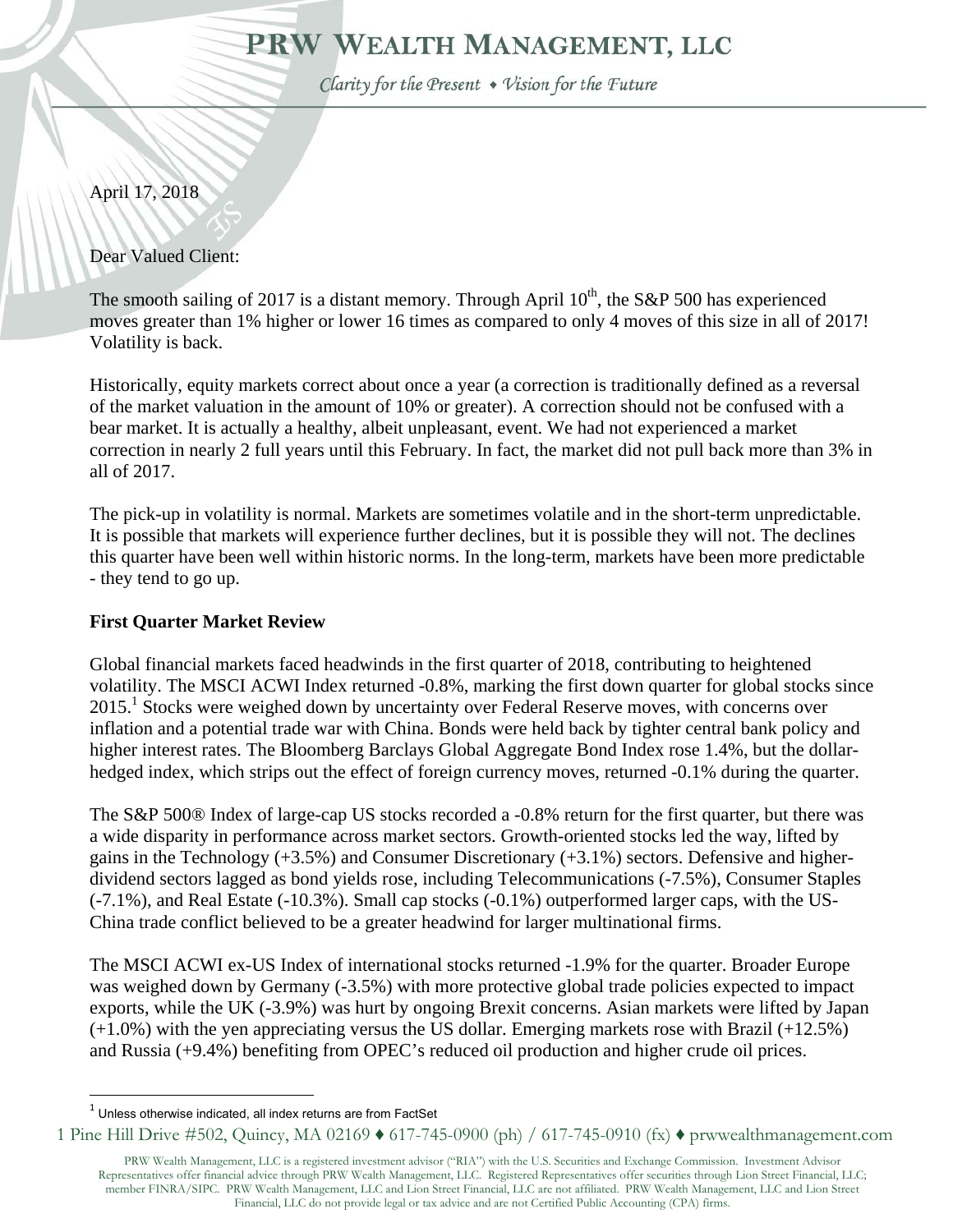In fixed income, the Bloomberg Barclays US Aggregate Bond Index returned -1.5% for the quarter, as bond yields rose. Long-term bonds were more sensitive to the rise in rates and underperformed shorterterm issues. Corporate bonds (-2.3%) were hurt by their longer maturities and as credit spreads widened. High yield bonds (-0.9%) displayed more resiliency, with their higher coupons countering the rise in rates. International bonds (+3.6%) benefited from foreign currency gains versus the US dollar, while dollar- denominated emerging market bonds (-1.5%) were in-line with the broader US market.



An index is a portfolio of specific securities, the performance of which is often used as a benchmark in judging the relative performance of certain asset classes. Indices are unmanaged, with no associated expenses, and investors cannot invest directly in an index. All index returns shown in the table represent total return figures in US dollars, with dividends reinvested, which means the returns include not only the change in prices for the securities in the index, but any income generated by those securities.

Sources: Bloomberg, Barclays, Dow Jones, Morningstar, MSCI Barra, Russell, Zephyr Associates.

#### **Economic Highlights**

US economic growth was 2.9% for Q4 2017, down from the 3.2% gross domestic product (GDP) reading in Q3 2017.<sup>2</sup> Weaker trade numbers detracted from Q4 growth, but GDP still rose 2.3% in 2017 (up from 1.5% in 2016), lifted by higher business investment and consumer spending. The Federal Reserve Bank of Atlanta forecast that GDP rose 2.3% in the first quarter of 2018, although estimates have fluctuated widely, with February projections as high as 5.4%. Corporate earnings rose 11.0% in

 $\overline{a}$ 

<sup>&</sup>lt;sup>2</sup> Source: Bureau of Economic Analysis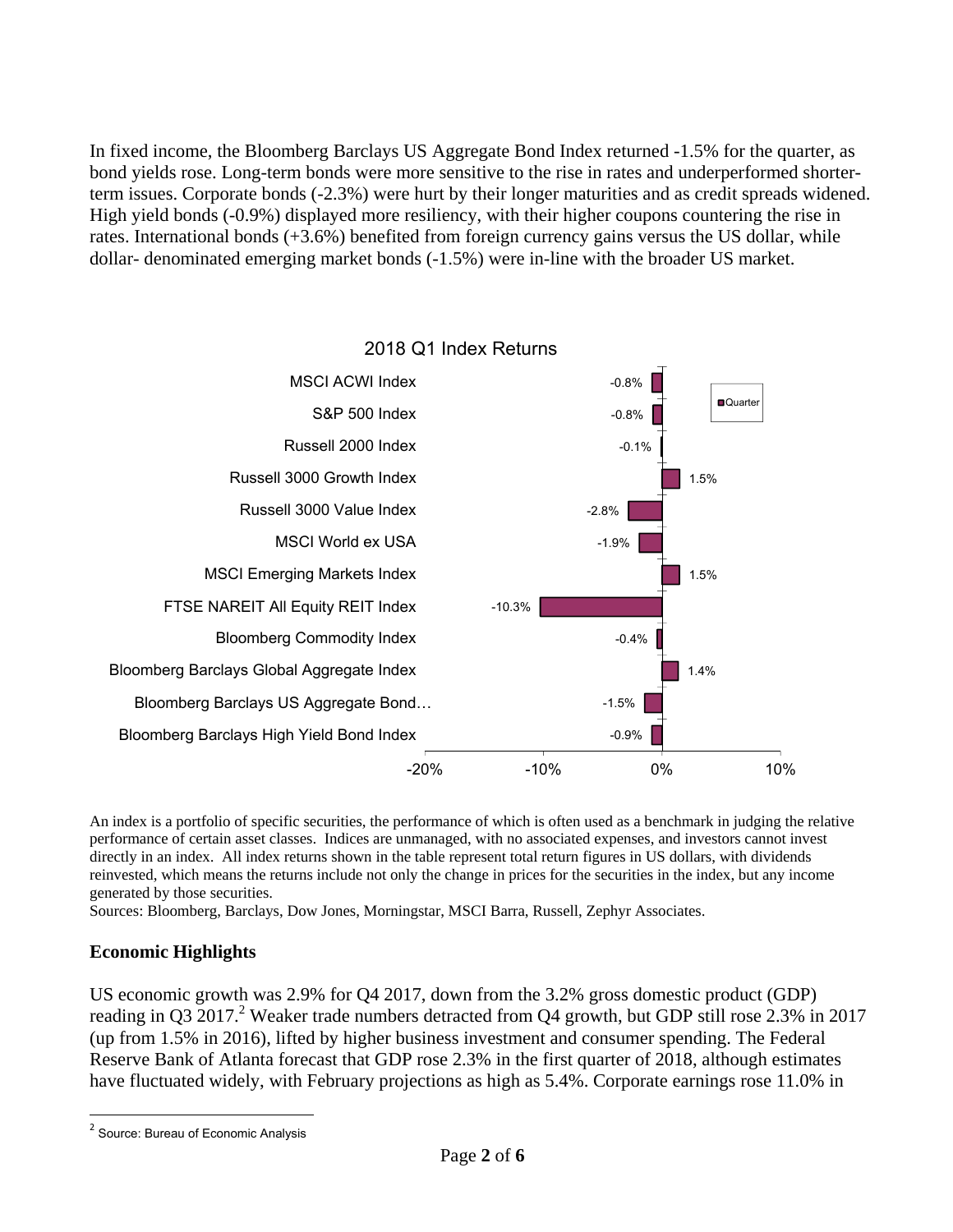2017, boosted by 15.0% year-over-year growth in the fourth quarter. Analysts estimate earnings will grow 17.3% in the first quarter of 2018, which would be the highest growth rate since  $2011$ .<sup>3</sup>

The Federal Reserve (Fed) increased short-term interest rates by 0.25% at the March FOMC meeting, raising the new target range for federal funds to 1.50%-1.75%. Economic growth continued to drive employment gains with the unemployment rate at 4.1% in February. The Consumer Price Index (CPI) inflation rate rose 2.2% for the 12-month period through February, with higher energy prices continuing to have a measurable impact. Core inflation (excluding food and energy) increased 1.8% over the same period.<sup>4</sup>The Fed expects that inflation will stabilize around its 2% target in the medium-term, with three to four rate increases projected for 2018 and three more in  $2019<sup>4</sup>$ 

## **Valuation**

Each quarter, we evaluate a number of data points to assess market valuation. Below we share a couple of those "barometers". Many forecasters and tacticians will use these measures to influence their asset allocation decisions for short and medium term decisions. We, too, take these into account when thinking about our portfolio model weightings with respect to risk within each model band and may make changes accordingly i.e. adjusting exposures to certain asset classes toward the lower or higher end of our set ranges within each model. As we are not market timers, we do not seek to make demonstrative changes that would impact long-term investment plans as we know that timing markets is a fool's errand.

As noted before, price-to-earnings, or P/E ratios, are a popular financial metric to identify the relative value of stocks. With the correction this past quarter, these ratios are quietly becoming more attractive. In January, the forward price-to-earnings ratio for the S&P 500 peaked at 18.6. However, with analysts expecting almost 19% earnings growth for the approaching first quarter earnings season (per FactSet) coupled with US stocks about 8% off their January highs, the forward P/E of the S&P 500 has quickly shrunk to 16.1. Coincidently, the 5-year P/E average is 16.1 and in 2017 this ratio had an average of 17.7. Therefore, as we enter the Q1 earnings season, stocks appear more fairly valued than they have in some time using this metric.

While forward P/E is a valid measure of value, another measure of value known as the Cyclically Adjusted Price-to Earnings (CAPE) ratio is telling us a different story. Robert Shiller's derived CAPE Ratio is showing a reading of 33X vs a Median CAPE Ratio of 16X dating back to 1881 (http://www.econ.yale.edu/~shiller/data.htm) . The model further looks at expected returns working from a CAPE over 30. As might be expected, at such a high relative valuation, expected returns over the next 10 years, under Shiller's model, come in somewhere in the 3% range.

While valuation analysis is helpful, it is not so clear cut. The two aforementioned valuation methods have as many admirers and detractors. Valuations vary across sectors, across US and International stocks, and are further influenced by interest rate and other expectations. As we have shared before, markets tend to follow earnings with expected volatility driven by geopolitical news, fear, and greed helping to make the ride and correlation a lot more interesting.

 $\overline{a}$ 

<sup>&</sup>lt;sup>3</sup> Source: FactSet

<sup>4</sup> Source: Bureau of Labor Statistics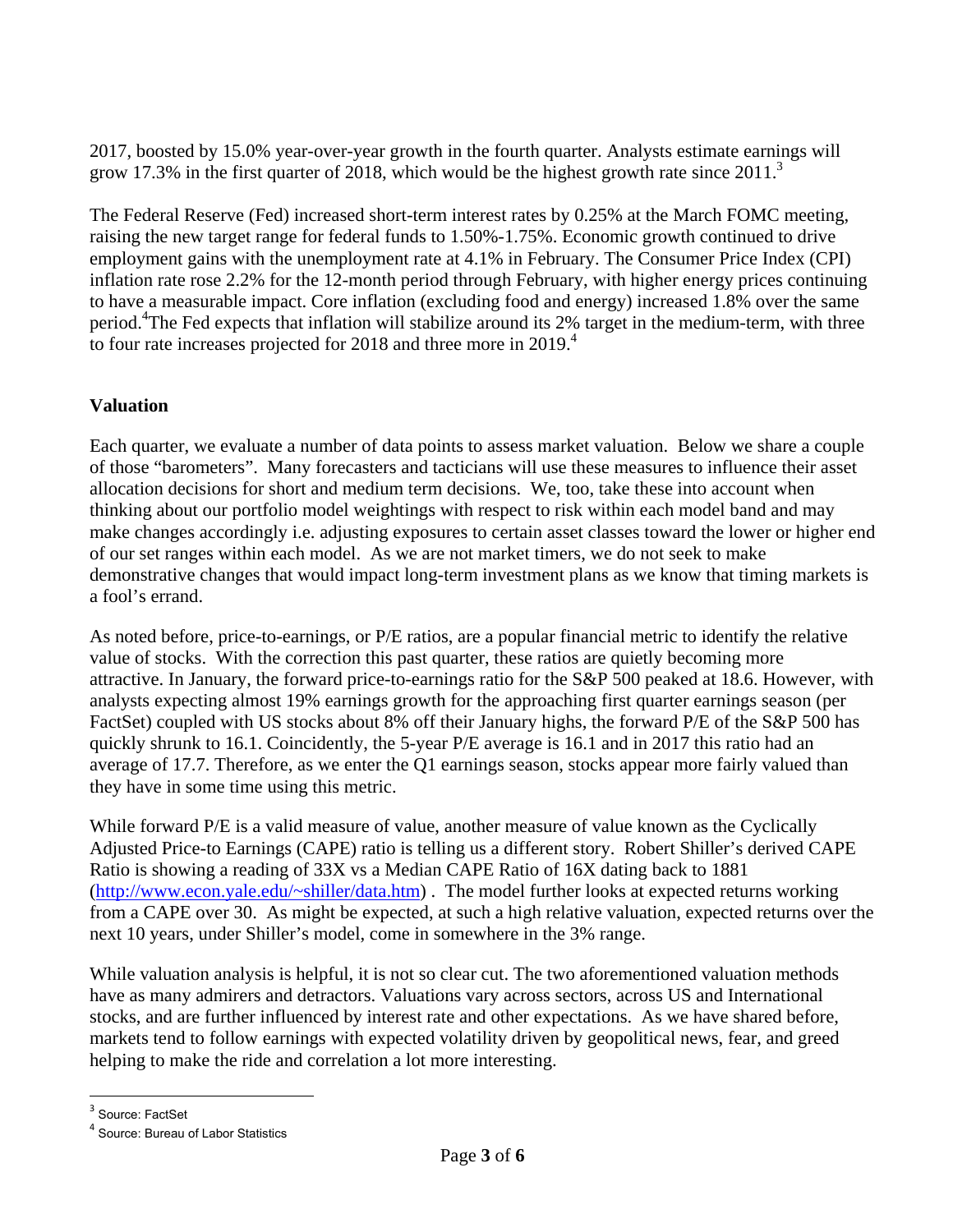### **Outlook**

Global equity markets entered 2018 on a sustained uptrend that continued into January with several market indices reaching record levels. As noted above, concerns about inflation, interest rates, tariffs and trade wars disrupted this trend in the equity markets. Newly appointed economic adviser Larry Kudlow has sought to calm the markets. Greg Valliere, Global Strategist at Horizon Investments, notes that "Kudlow's biggest role will be as horse whisperer to the markets. He's great on TV and can get messages from Wall Street to the President, and he can get Trump's messages to the markets.<sup>5</sup> We will see how long this honeymoon lasts. We will be watching to see how this trade/tariff situation plays out with China and are hopeful that the recent back and forth will lead to constructive outcomes.

Technology-related stocks were among the hardest hit by the market selloff amid a rash of negative news, including Facebook's privacy scandal, Tesla's and Uber's autonomous car crashes, and government scrutiny over Amazon's business practices. The NYSE FANG+ Index, an index of 10 leading technology stocks based in the US and China, was up 24.5% for the year-to-date period through March 12th, but then declined 11.8% from this point through quarter-end.<sup>6</sup> While the technology sector remained solidly in positive territory for the quarter, this served as a reminder of the potential risks and swings that can come with concentrated exposure to individual stocks and market sectors. We continue to like the sector and it remains an over-weighted tactical position in our portfolios.

On the plus side, U.S. economic fundamentals still look solid. Employment numbers and readings on service and manufacturing sectors have been strong while company balance sheets are mostly healthy. Rates have pulled back from their march towards the feared 3% on the 10-year Treasury and the Fed continues to be open with its intentions. Business-friendly tax and regulatory regimes are also supportive. Consumer confidence for March declined slightly to 127.7 from 130, but the current reading is still quite high relative to historic readings.

Central bank support is fading and the new debt we are assuming may allow us to realize some shortterm gains but potentially at the expense of longer-term pain. It will be fascinating to see how it plays out. Near term, policy uncertainty in Washington is making for a difficult planning environment. The uncertainty will likely compound as we head towards the mid-term elections. Sam Stovall, chief investment strategist at CFRA, recently noted that during the second and third quarters of midtermelection years, the S&P 500 has traditionally delivered higher volatility and lower returns. On the plus side, he shared, that when looking at the 12 months after midterms, the S&P 500 was higher in 18 of 18 years by an average of 16.6%.

In a market moved by Tweets and tantrums, our emotional fortitude can often be tested. There are certainly a number of headline issues that could prove to be a detriment to the market should they gain traction and become problematic. Predicting how any event will play out is impossible and we are not going to be reactionary but will be mindful.

During the quarter, we did some portfolio rebalancing after the strong market performance in 2017. We also added a position in our more growth oriented models that seeks to invest in companies pursuing

 $\overline{a}$ 

<sup>&</sup>lt;sup>5</sup> Source: Federal Reserve

<sup>6</sup> Source: Bloomberg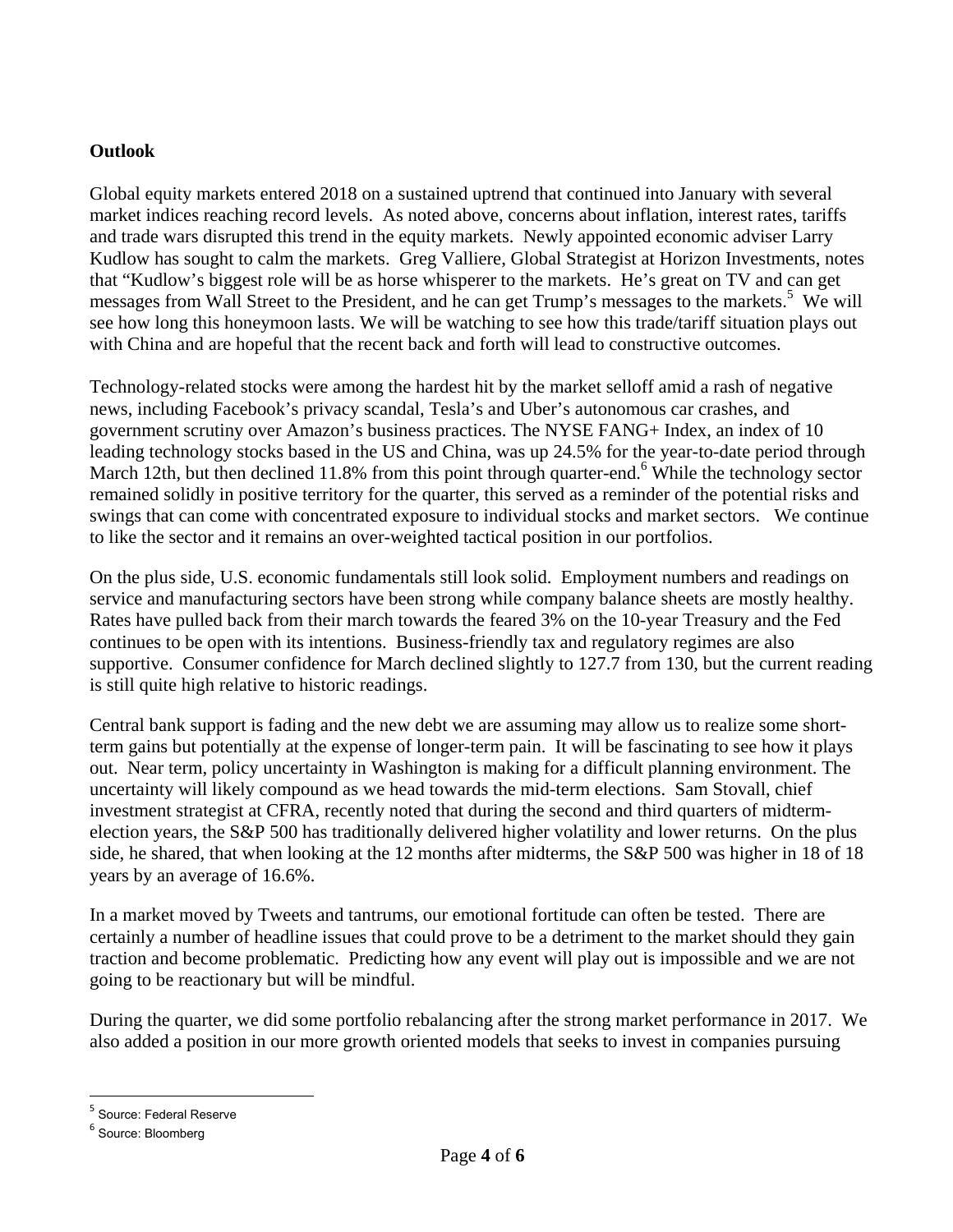leading innovative technologies including robotics and artificial intelligence. Finally, we approved a new long/short fund that we are going to be adding to potentially provide additional risk/reward benefits.

### **PRW Wealth Management News**

At the recent gathering of top advisors at our broker/dealer, Lion Street Financial, Principal and Co-Founder Bill Payne along with Estate and Wealth Management Counsel Janice Forgays addressed several topics related to the Tax Cuts and Jobs Act. They presented on the benefits of the higher estate tax exemption and the possible planning opportunities created thereunder. These include numerous gifting opportunities, unwinding of gift and estate tax freeze techniques, and charitable planning strategies. They also pointed out that in states with a state inheritance tax, the value of good planning to minimize this tax remains intact. We encourage you to reach out to us with questions.

Elliot is preparing to moderate a panel discussion at the Private Wealth New England Forum 2018 taking place on April  $24<sup>th</sup>$  in Boston. The forum brings together thought leaders from around the country to discuss current outlooks, trends, and opportunities in the financial markets.

We look forward to a thaw in the weather here in New England and wish you all a Happy Spring. As always, please contact us if there have been any changes to your financial situation, your investment objectives, or your instructions concerning your account(s).

Sincerely,

 $\n *full*\n*William A. Payne*\n*Richard A. Renwick*\n*Elliot B. Herman*$ 

This material is for informational purposes only and not meant as Tax or Legal advice. Please consult with your tax or legal advisor regarding your personal situation. PRW Wealth Management LLC does not provide legal or tax advice. Some of this material is written by Assetmark Inc. and is provided with permission. The material is for informational purposes only. It represents an assessment of the market environment at a specific point in time and is not intended to be a forecast of future events, or a guarantee of future results. It is not guaranteed by PRW Wealth Management LLC for accuracy, does not purport to be complete and is not intended to be used as a primary basis for investment decisions. It should not be construed as advice meeting the particular investment needs of any investor. Neither the information presented nor any opinion expressed constitutes a solicitation for the purchase or sale of any security. The indices mentioned are unmanaged and can't be directly invested into. Past performance doesn't guarantee future results; one can't directly invest in an index; diversification doesn't protect against loss of principal. All investing involves risk, including the potential loss of principal; there is no guarantee that any investing strategy will be successful. Neither the information nor any opinion expressed herein constitutes a solicitation for purchase or sale of any securities, and should not be relied on as financial advice.

*PRW Wealth Management LLC is a registered investment advisor ("RIA") with the U.S. Securities and Exchange Commission ("SEC"). Investment Advisor Representatives offer financial advice through PRW Wealth Management, LLC. Registered Representatives offer securities through Lion Street Financial, LLC; member FINRA/SIPC. PRW Wealth Management, LLC and Lion Street Financial, LLC are not affiliated***.** *PRW Wealth Management, LLC and Lion Street Financial, LLC do not provide legal or tax advice and are not Certified Public Accounting (CPA) firms.*